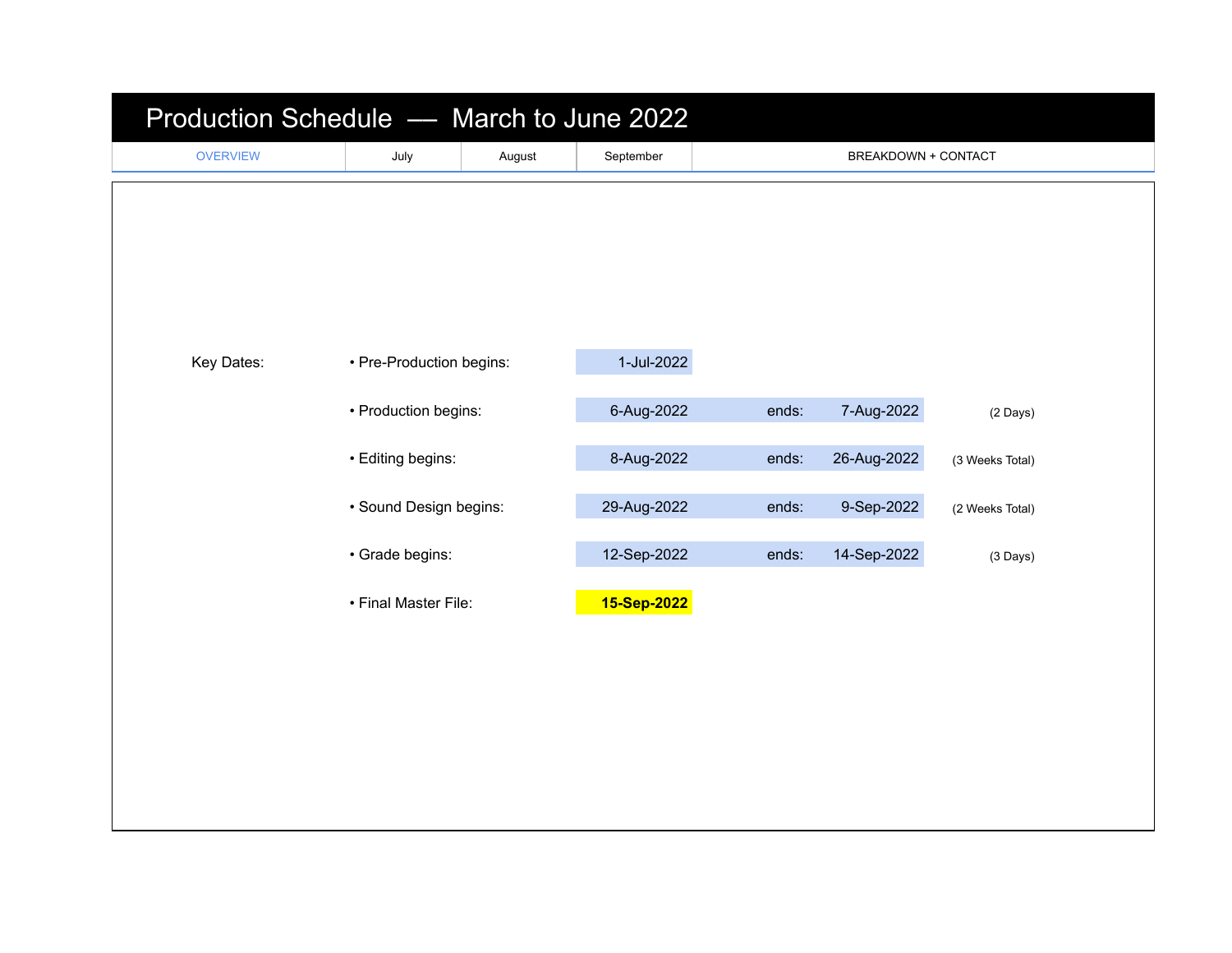| Production Schedule — March to June 2022 |                                                                             |                                                                  |                                                                                    |                                                                                          |                                                                                    |                            |            |
|------------------------------------------|-----------------------------------------------------------------------------|------------------------------------------------------------------|------------------------------------------------------------------------------------|------------------------------------------------------------------------------------------|------------------------------------------------------------------------------------|----------------------------|------------|
| <b>OVERVIEW</b>                          | July                                                                        | August                                                           | September                                                                          |                                                                                          |                                                                                    | <b>BREAKDOWN + CONTACT</b> |            |
| <b>JULY</b>                              | Mon                                                                         | Tue                                                              | Wed                                                                                | Thu                                                                                      | Fri                                                                                | Sat                        | <b>Sun</b> |
| Pre - Production                         |                                                                             |                                                                  |                                                                                    |                                                                                          | <b>Production Meeting</b><br>with every Head<br>of Department                      | 2                          | 3          |
|                                          | 4<br><b>Production Meeting</b><br>Casting / Meeting<br>with IAG             | 5<br><b>Production Meeting</b><br><b>Start Location</b><br>Scout | 6<br><b>Production Meeting</b><br><b>Casting Session</b>                           | <b>Production Meeting</b><br><b>Location Scout</b>                                       | 8<br><b>Production Meeting</b><br><b>Casting Session</b>                           | 9                          | 10         |
|                                          |                                                                             |                                                                  |                                                                                    |                                                                                          |                                                                                    |                            |            |
|                                          | 11<br><b>Production Meeting</b><br><b>Casting Session</b>                   | 12<br><b>Production Meeting</b><br><b>Location Scout</b>         | 13<br><b>Production Meeting</b><br><b>Casting Session</b><br><b>Location Scout</b> | 14<br><b>Production Design</b><br>Meeting<br><b>Location Scout</b>                       | 15<br><b>Production Meeting</b><br><b>Casting Session</b><br><b>Location Scout</b> | 16                         | 17         |
|                                          | 18<br><b>Production Meeting</b><br>Casting Session<br><b>Location Scout</b> | 19<br><b>Production Meeting</b><br><b>Location Scout</b>         | 20<br><b>Production Meeting</b><br><b>Casting Session</b><br><b>Location Scout</b> | 21<br><b>Production Design</b><br>Meeting<br>2 OF 2<br><b>LOCATIONS</b><br><b>LOCKED</b> | 22<br><b>Production Meeting</b><br><b>CASTING LOCKED</b>                           | 23                         | 24         |
|                                          | 25<br><b>Production Meeting</b><br><b>Rehearsal Session</b>                 | 26<br><b>Production Meeting</b><br><b>Rehearsal Session</b>      | 27<br><b>Rehearsal Session</b><br>Costume Design<br>Meeting                        | 28<br><b>Production Meeting</b><br><b>Rehearsal Session</b>                              | 29<br><b>Production Meeting</b><br><b>Rehearsal Session</b>                        | 30                         | 31         |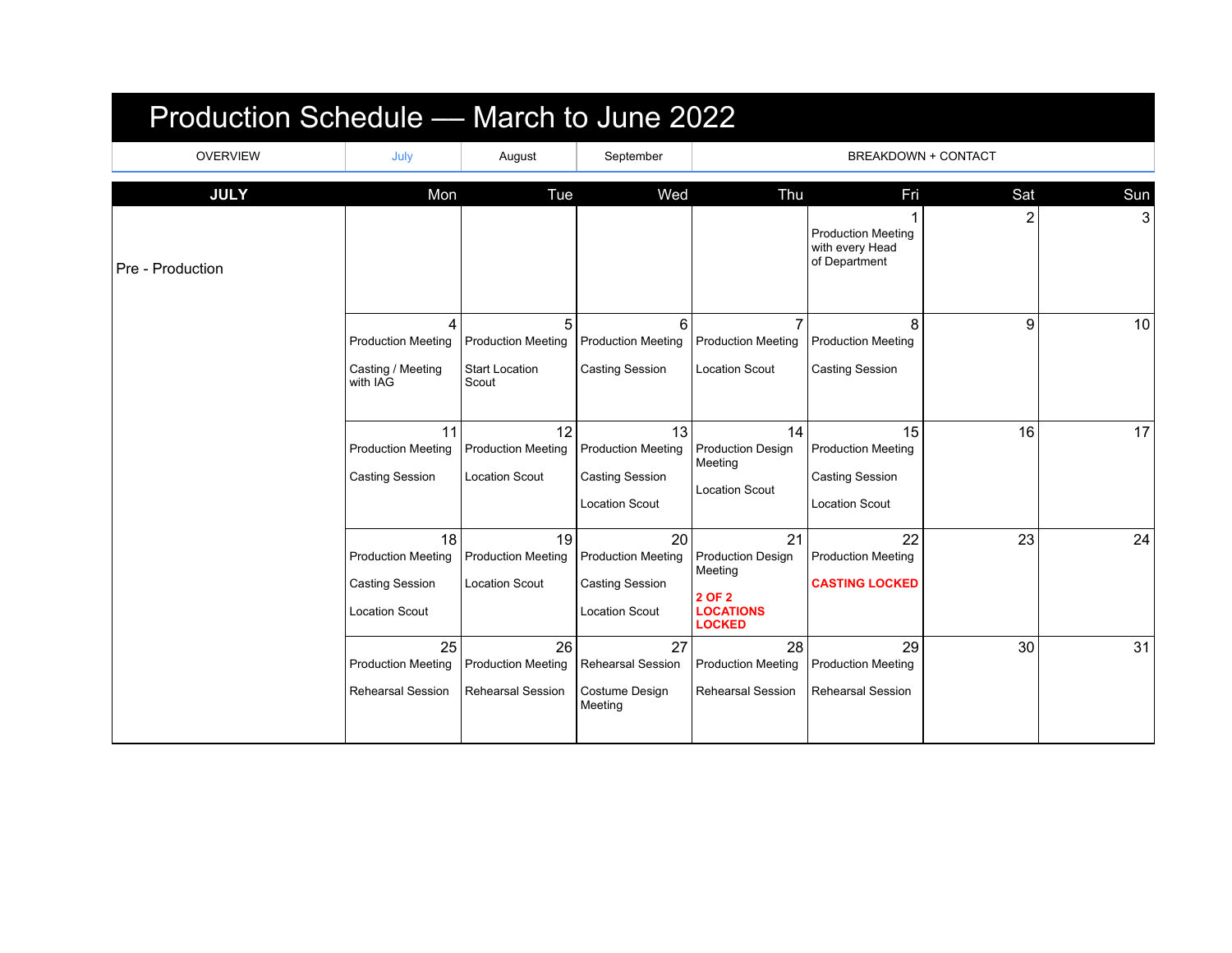| Production Schedule — March to June 2022 |                                                            |                              |                                            |                           |                                                 |                                        |                       |
|------------------------------------------|------------------------------------------------------------|------------------------------|--------------------------------------------|---------------------------|-------------------------------------------------|----------------------------------------|-----------------------|
| <b>OVERVIEW</b>                          | July                                                       | August                       | September                                  |                           |                                                 | <b>BREAKDOWN + CONTACT</b>             |                       |
| <b>AUGUST</b>                            | Mon                                                        | Tue<br>2                     | Wed<br>3                                   | Thu<br>4                  | Fri<br>5                                        | Sat<br>6                               | Sun<br>$\overline{7}$ |
| Pre - Producion                          | <b>Production Meeting</b>                                  | <b>Production Meeting</b>    | <b>Production Meeting</b>                  | Recce w<br>Heads of Dept. | Final Pre-Prod.<br>Meeting.                     | Photography @                          | Photography @         |
| Production                               | <b>Rehearsal Session</b><br>Prod. Design                   | <b>Rehearsal Session</b>     | <b>Rehearsal Session</b><br>Fitting w Cast | <b>Rehearsal Session</b>  |                                                 | Podcast Studio<br><b>Tik Tok Video</b> | Isaiah's Apartment    |
| Post-Production                          | Meeting                                                    |                              |                                            |                           |                                                 |                                        |                       |
|                                          | 8<br>Edit Week 1                                           | 9<br>Edit Week 1             | 10<br>Edit Week 1                          | 11<br>Edit Week 1         | 12<br>Edit Week 1                               | 13                                     | 14                    |
|                                          | Post Production<br>Meeting                                 |                              |                                            |                           | <b>ASSEMBLY</b><br><b>LOCKED</b>                |                                        |                       |
|                                          | 15<br>Edit Week 2<br>Post Production<br>Meeting            | 16<br>Edit Week 2            | 17<br>Edit Week 2                          | 18<br>Edit Week 2         | 19<br>Edit Week 2<br>Post Production<br>Meeting | 20                                     | 21                    |
|                                          | 22<br>Edit Week 3<br>Post Production<br>Meeting            | 23<br>Edit Week 3            | 24<br>Edit Week 3                          | 25<br>Edit Week 3         | 26<br>Edit Week 3<br><b>EDIT LOCKED</b>         | 27                                     | 28                    |
|                                          | 29<br>Sound Design<br>Week 1<br>Post Production<br>Meeting | 30<br>Sound Design<br>Week 1 | 31<br>Sound Design<br>Week 1               |                           |                                                 |                                        |                       |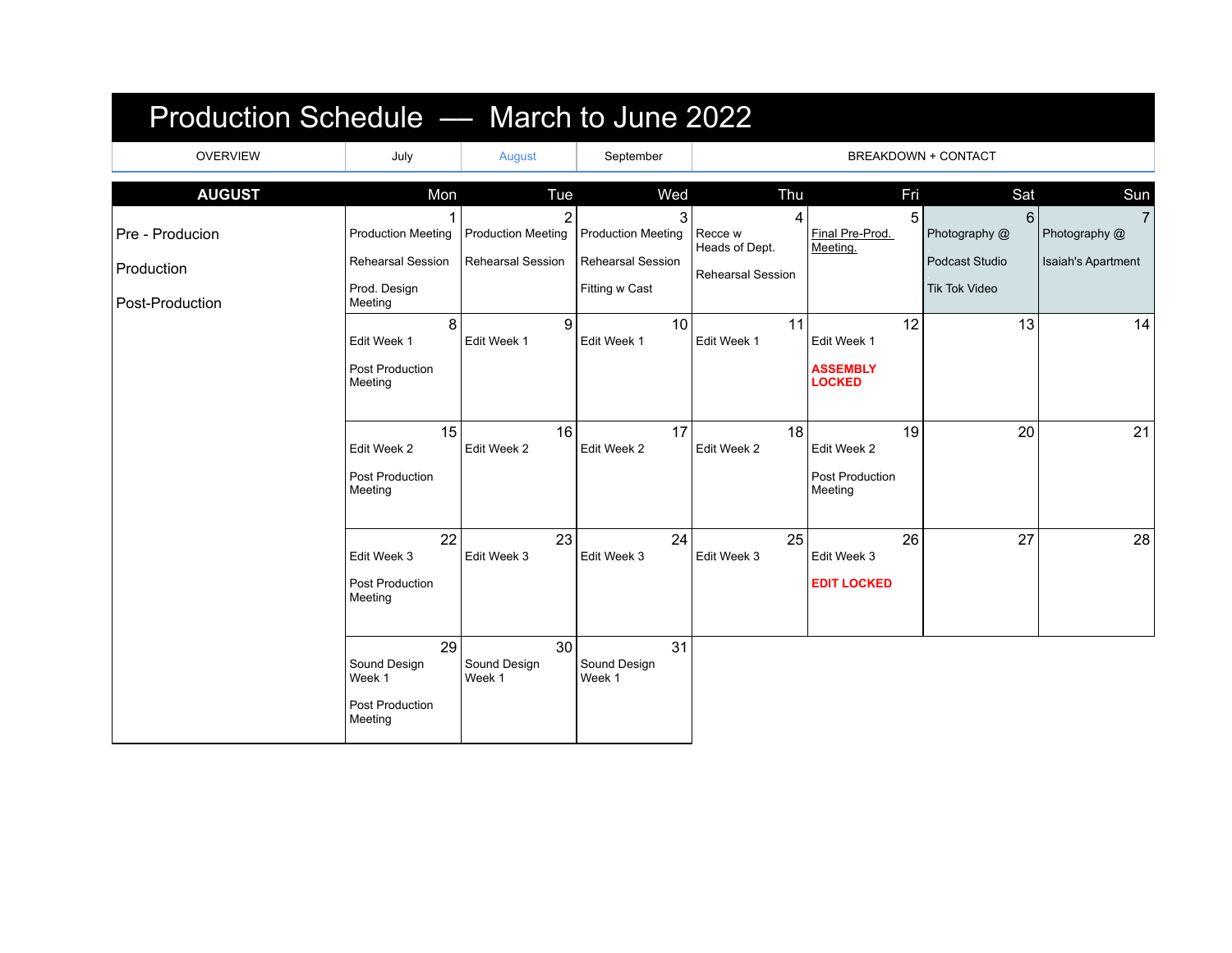| Production Schedule - March to June 2022 |                                                           |                             |                                          |                                                 |                                                                        |     |     |
|------------------------------------------|-----------------------------------------------------------|-----------------------------|------------------------------------------|-------------------------------------------------|------------------------------------------------------------------------|-----|-----|
| <b>OVERVIEW</b>                          | July                                                      | August                      | September                                |                                                 | BREAKDOWN + CONTACT                                                    |     |     |
| <b>SEPTEMBER</b>                         | Mon                                                       | Tue                         | Wed                                      | Thu                                             | Fri                                                                    | Sat | Sun |
| Post - Production                        |                                                           |                             |                                          | Sound Design<br>Week 1                          | $\overline{2}$<br>Sound Design<br>Week 1<br>Post Production<br>Meeting | 3   | 4   |
|                                          | 5<br>Sound Design<br>Week 2<br>Post Production<br>Meeting | 6<br>Sound Design<br>Week 2 | $\overline{7}$<br>Sound Design<br>Week 2 | 8<br>Sound Design<br>Week 2                     | 9<br>Sound Design<br>Week 2<br><b>SOUND DESIGN</b><br><b>LOCKED</b>    | 10  | 11  |
|                                          | 12<br>Grade<br>Post Production<br>Meeting                 | 13<br>Grade                 | 14<br>Grade<br><b>GRADE LOCKED</b>       | 15<br><b>FINAL MASTER</b><br><b>FILE LOCKED</b> | 16                                                                     | 17  | 18  |
|                                          | 19                                                        | 20                          | 21                                       | 22                                              | 23                                                                     | 24  | 25  |
|                                          | 26                                                        | 27                          | 28                                       | 29                                              | 30                                                                     |     |     |